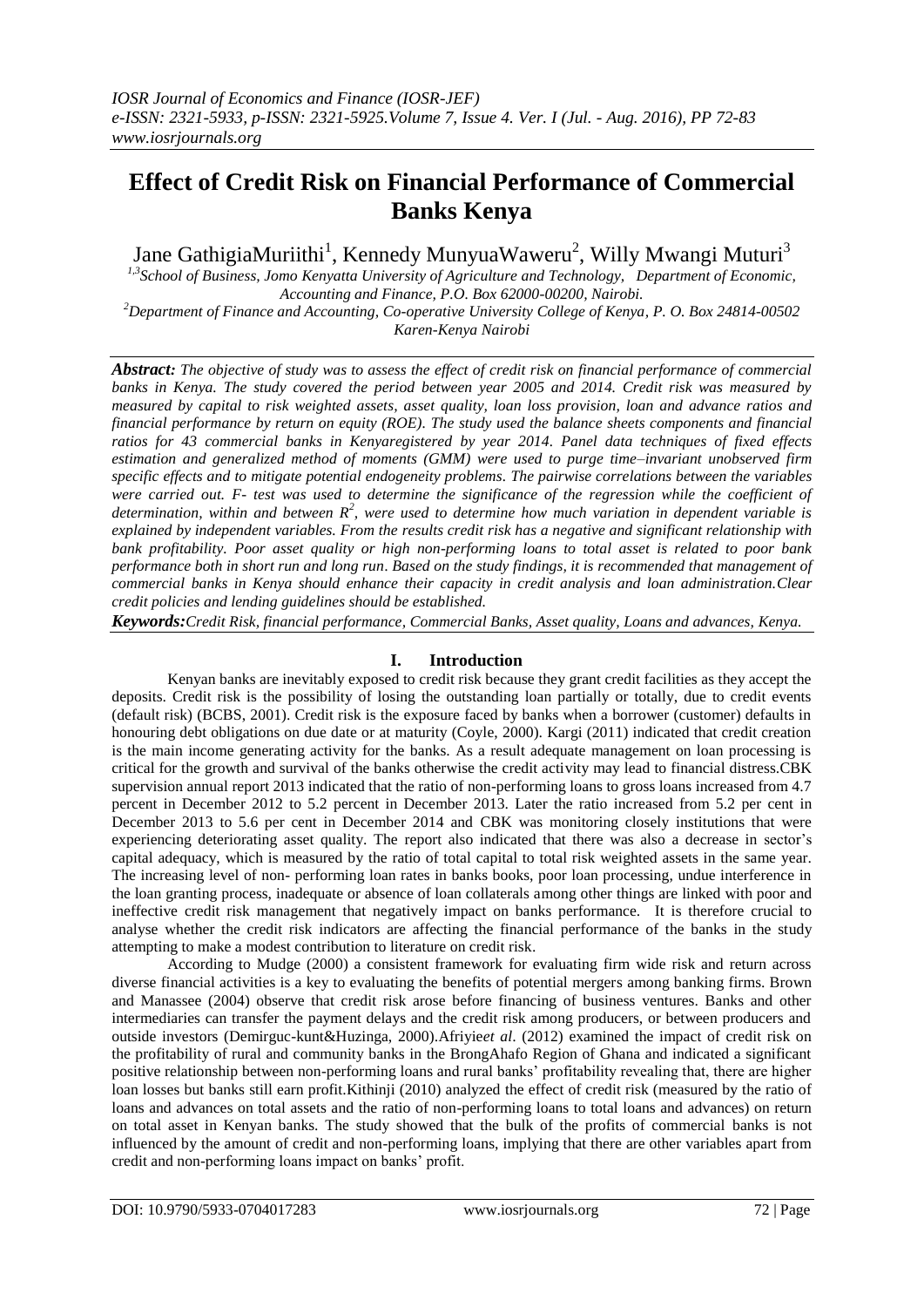## **1.1 Commercial Banks in Kenya**

According to CBK (2013) Supervision Report as of December 2013 out of the 44 commercial banks 30 of them are domestically owned and 14 are foreign owned. In terms of asset holding, foreign banks account for about 34% of the banking assets as of 2013. The Kenyan financial system is dominated by commercial banks as financial intermediaries that act as conduits between the surplus economic units and the deficit economic units (Beck, Demirguc-Kunt& Levine, 2009). According to Rose (2002), a commercial bank is simply a business corporation organized for the purpose of maximizing the value of the shareholders' wealth invested in the firm at an acceptable level of risk. Even if the institution is member-owned or has a philanthropic motivation, the principle of earning a profit still applies. Obtaining a positive net income is imperative for permanency and sustainability. What may differ between a for-profit and a not-for-profit institution is the degree of profit accumulation and the use of those profits.

Commercial banks are licensed and regulated pursuant to the provisions of the Banking Act and the Regulations and Prudential Guidelines issued thereunder. They are the dominant players in the Kenyan Banking system and closer attention is paid to them while conducting off-site and on-site surveillance to ensure that they are in compliance with the laws and regulations. The banking industry has been earmarked as a key pillar to the achievement of vision 2030 (a long-term strategy to achieve sustainable growth by year 2030) through increased savings, encouragement of Foreign Direct Investment (FDI), safeguarding the economy from external shocks as well as propelling Kenya to become a leading financial centre in Eastern and Southern Africa.

Government of Kenya statistics reported an alarming 45% annual average increase in number of economic crimes (GOK, 2011). Banks in Kenya lost a staggering Kshs 1.7bn in the three months August to October 2010. Commercial banks lost Kshs 761Milion in the first six months of 2010 through fraud, according to the Central Bank of Kenya (PwC, 2011). The Government of Kenya earmarked the banking sector as one of the key pillars to the achievement of vision 2030. Within the Medium Term Plan (2008-2012) under vision 2030, some of the target areas include development of a safe and reliable payments system that will ensure smooth transfer and settlement of funds between customers and banks as well as between banks. Towards this end, the use of mobile phone networks, internet, payment cards, operational resilience and security will be pursued in order to increase trust, integrity and confidence in the ICT based payment systems (Government of Kenya, 2008). In comparison with other East African economies, Kenya's banking sector has for many years been credited for its size and diversification. Private credit to GDP, a standard indicator of financial development, was 23.7% in 2008, compared to a median of 12.3% for Sub-Saharan Africa. Based on the same indicator Kenya is ahead of Tanzania which has 12.3% and Uganda with 7.2% (Beck, Demirguc-Kunt& Levine, 2009).

## **II. Literature Review**

## **2.2 Finance distress theory**

Baldwin and Scott (1983) purported that when a firm's business deteriorates to the point where it cannot meet its financial obligation, the firm is said to have entered the state of financial distress. The first signals of financial distress are violations of debt payments and failure or reduction of dividends payouts. Whitaker (1999) defines entry in financial distress as the first year in which cashflows are less than current maturities' long-term debt. The firm has enough to pay its creditors as long as the cashflows exceeds the current debt obligations. The key factor in identifying firms in financial distress is their inability to meet contractual debt obligations.

However, substantial financial distress effects are incurred well prior to default. Wruck (1990) stated that firms enter into financial distress as a result of economic distress, declines in their performance and poor management especially on risks. Boritz (1991) depicts a process of a financial distress that begins with an incubation period characterized by a set of bad economic conditions and poor management which commits costly mistakes. The relevance of the financial distress theory emanates from the liquidity and credit risk facing a firm. In the case of commercial banks, in ability to provide cash to depositors and loans to borrowers as and when the demand may constitute a liquidity crisis. Other creditors also need to be taken into account when firms are putting in place risk management measures. Credit risks in banks also need to be addressed since it may lead to financial distress. Loan portfolio management is an important determinant of the firm's liquidity. The banks should manage the credit and liquidity risk in order to avoid the financial distress. The foregoing instigated the question as to what is the effect of the credit risks on the financial performance.

## **2.2 Credit Riskand Financial Performance**

The main purpose of a bank existence is to accept deposits as well as to grant credit facilities, therefore inevitably exposed to credit risk. Credit risk is the most significant risk faced by banks and the success of their business depends on accurate measurement and efficient management of this risk to a greater extent than any other risks (Gieseche, 2004). According to Chen and Pan (2012), credit risk is the degree of value fluctuations in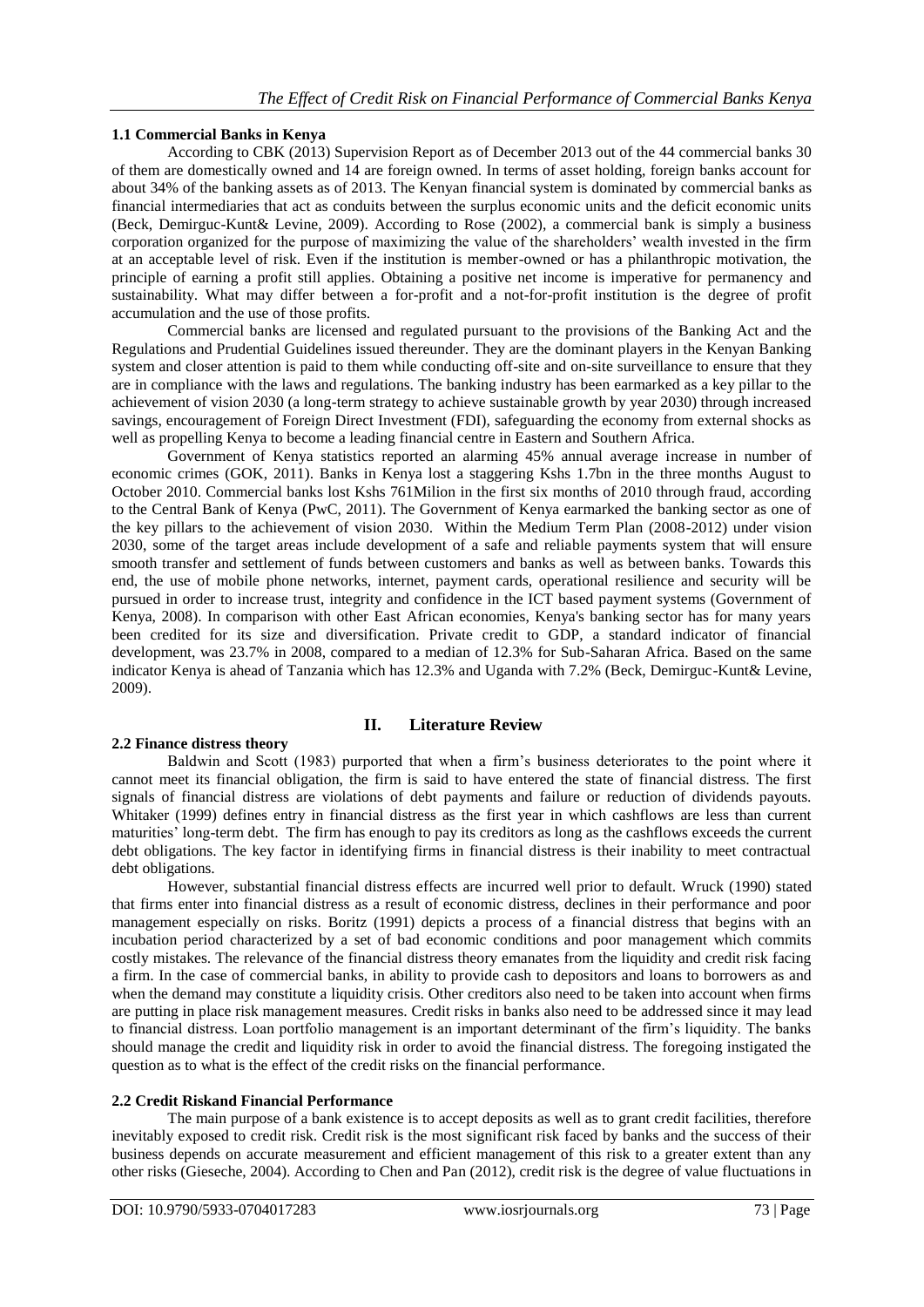debt instruments and derivatives due to changes in the underlying credit quality of borrowers and counterparties. Coyle (2000) defines credit risk as losses from the refusal or inability of credit customers to pay what is owed in full and on time. Credit risk is the exposure faced by banks when a borrower (customer) defaults in honouring debt obligations on due date or at maturity. This risk interchangeably called counterparty risk is capable of putting the bank in distress if not adequately managed.

Empirical evidences and results of various studies show a mixed trend on the effect of credit risk on bank performance. While some established a negative relationship between credit risk and bank performance, other found a positive relationship. In the extreme is the study that found no relationship between credit risk and bank profitability. Also, some of the studies considered the overall risk as a determinant of bank performance, others focus on credit risk as the major risk affecting bank profitability.

Hosna *et al*. (2009) studied the relationship between non-performing loan and capital adequacy ratios and profitability for four Swedish banks covering a period of 2000 to 2008. The study showed that rate of nonperforming loan and capital adequacy ratios was inversely related to ROE though the degrees vary from one bank to the other. Such inverse relationships between profitability, performance and credit risk measures were also found in other studies (Achou and Tenguh, 2008; Kolapo*et al*., 2012; Musyoki and Kadubo (2011).

Kithinji (2010) analyzed the effect of credit risk measured by the ratio of loans and advances on total assets and the ratio of non-performing loans to total loans and advances on return on total asset in Kenyan banks from 2004 to 2008. The study found that the bulk of the profits of commercial banks are not influenced by the amount of credit and non-performing loans. The study provides the rationale to consider other variables that could impact on bank's performance and also a longer period of the study so as to capture the real picture of the banks' performance. Hence this study included the impact of liquidity and market risk as components of the financial risk.

Afriyie*et al. (*2011) examined the impact of credit risk on the profitability of rural and community banks in the BrongAhafo Region of Ghana. The study used the financial statements of ten rural banks from the period of 2006 to 2010 (five years) for analysis. The panel regression model was employed for the estimation. In the model, of Return on Equity (ROE) and Return on Asset (ROA) were used as profitability indicator while Non-Performing Loans Ratio (NLPR) and Capital Adequacy Ratio (CAR) as credit risk management indicators. The findings indicated a significant positive relationship between non-performing loans and rural banks' profitability revealing that, there are higher loan losses but banks still earn profit. He found that there is a relationship between the credit risk management and profitability of selected rural banks in Ghana.

Kargi (2011) evaluated the impact of credit risk on the profitability of Nigerian banks. Financial ratios as measures of bank performance and credit risk were collected from the annual reports and accounts of sampled banks from 2004-2008 and analyzed using descriptive, correlation and regression techniques. The findings revealed that credit risk management has a significant impact on the profitability of Nigerian banks. It concluded that banks' profitability is inversely influenced by the levels of loans and advances, non-performing loans and deposits thereby exposing them to great risk of illiquidity and distress. The comprehensive analysis of credit risks including capital to risk weighted asset ratio needed to be considered. Hence the current study considered these pertinent variables in its analysis.

Kolapo*et al.* (2012) using panel model approach carried out an empirical investigation into the quantitative effect of credit risk on the performance of commercial banks in Nigeria over the period of 11 years (2000-2010) from the selected five commercial banks. The traditional profit theory was employed to formulate profit, measured by Return on Asset (ROA), as a function of the ratio of Non-performing loan to loan and advances (NPL/LA), ratio of Total loan and Advances to Total deposit (LA/TD) and the ratio of loan loss provision to classified loans (LLP/CL) as measures of credit risk. Panel model analysis was used to estimate the determinants of the profit function. The results showed that the effect of credit risk on bank performance measured by the Return on Assets of banks is cross-sectional invariant. Their findings show that profitability is reduced by increase of non-performing loan and loan loss provision and that the effect of credit risk is similar across banks all banks considered in the study. However, an increase in total loan and advances increase the profitability.

Poudel (2012) explored various parameters pertinent to credit risk management as it affect banks' financial performance in Napel using parameters such as default rate, cost per loan assets and capital adequacy ratio. Correlation and regression models were used to analyze the data where the study revealed that all these parameters have an inverse impact on banks' financial performance. Observation of t-test indicated that there is significant negative relationship between return on assets and independent variable which are default rate and capital adequacy ratio.

Afriyie*et al.* (2012) examined the impact of credit risk indicators on the profitability of rural and community banks in the BrongAhafo Region of Ghana. The study used the financial statements of ten rural banks from the period of 2006 to 2010 for analysis. The panel regression model was employed for the estimation where the definition of Return on Equity (ROE) and Return on Asset (ROA) were used as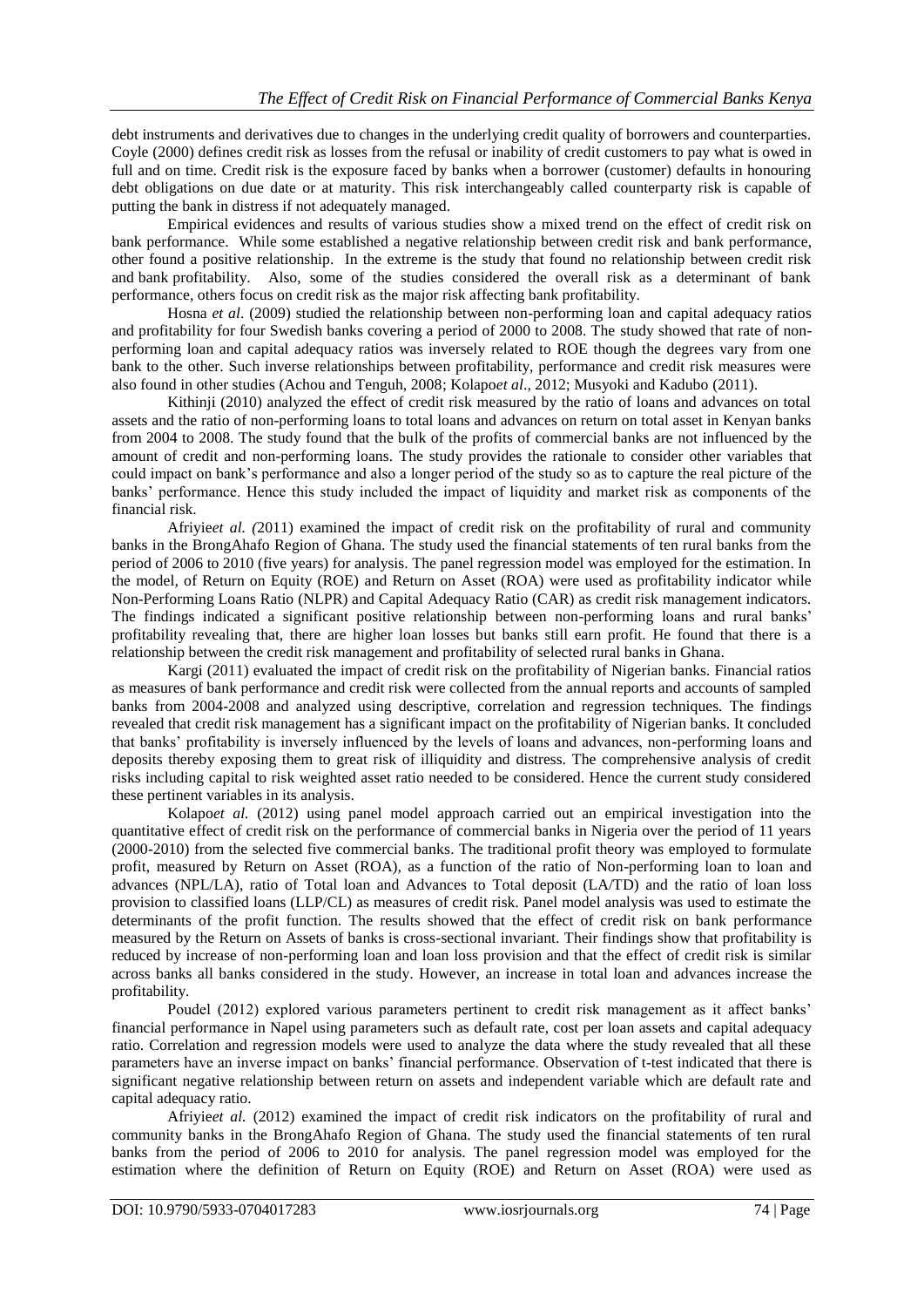profitability indicator while Non-Performing Loans Ratio (NLPR) and Capital Adequacy Ratio (CAR) as credit risk management indicators. The findings indicate a significant positive relationship between non-performing loans and rural banks' profitability revealing that, there are higher loan losses but banks still earn profit. This indicates that, rural banks do not have sound and effective credit risk management practices. Their study failed to consider other risk factors that affect that affect the bank's profitability.

Onaolapo (2012) analyzed the relationship between the credit risk management efficiency and financial health in selected Nigerian commercial banking sector. Data collections are mainly secondary spanning a 6 years period before and after consolidation programme (2004 to 2009). The study hypothesized negative relationship between Efficiency of Credit Risk Management, bank performance and operational effectiveness. The study used regression analysis and unit root test was used verify order of integration for each time series data employed. Findings indicate minimal causation between Deposit Exposure (DE) and performance but greater dependency on operational efficiency parameters. In the study, test of stationary properties was conducted using Augmented Dickey Fuller (ADF) which indicated that all variables were non-stationary while the pair wise Granger causality suggested that Deposit Exposure performance influence does not hold for the Nigerian Commercial banking sector. The study captured most of variables or measures of credit risk management except the asset quality. Other advanced methods such as generalized method of moments least needed to have been used to analyse the data.

Ogboi and Unuafe (2013) examined the impact of credit risk and capital adequacy on banks financial performance in Nigeria. Their study used a time series and cross sectional data from 2004-2009 obtained from selected banks annual reports and accounts in Nigeria. Secondary data for the study were obtained from the published financial statement of six out of twenty one banks operating as at December 2009 which were selected by purposive sampling technique. Panel data model was used to estimate the relationship that exists among loan loss provisions (LLP), loans and advances (LA), non-performing loans (NPL) and capital adequacy (CA) which were the independent variables and return on asset (ROA) as the dependent variable to measure the profitability of the banks. The findings showed that sound credit risk management and capital adequacy impacted positively on bank's financial performance with the exception of loans and advances which was found to have a negative impact on banks' profitability during that period.

Marshal and Onyekachi (2014) carried out an empirical investigation on the effect of credit risk and performance of banks in Nigeria over the period of 15 year (1997-2011) on five banking firms that .Data were sourced from the annual reports and accounts statements/sheets of the banks in the sample which was timeseries and cross sectional data and estimated using panel data regression techniques. The result shows that there is a positive relationship between Ratio of non- performing loans to loan and advances (LogNPL) and banks performance (LogROA). Their study indicated that banks in the study carry a very minimal level of nonperforming loans in their loan portfolio and as such this does not conform to our apriori expectations. Their findings were also that there exist a positive relationship between ratio of loan and advances to total deposit (LogLA) and banks performance (LogROA). The conclusion was that increase in loan and advances increases banks performance through interest income generated from loan and advance.

## **3.1 Model Specification**

#### **III. Results and Discussion**

Return on equity was considered as a measure for financial performance and therefore, was used as the dependent variable whereas capital to risk weighted assets, asset quality, loss loan provision and loan and advances were considered as independent variables. The study assumed that the independent variables and the dependent variable had a general multiplicative Cobb Douglas functional relationship shown in model 1.<br>  $ROE = f (CRWAR, LLPR, AQR, LRR)$  (1)

$$
ROE = f(CRWAR, LLPR, AQR, LAR)
$$

Upon linearization and parametization the long run model was specified as: dependent variable had a general multiplicative Cobb Douglas functional relationship shown in r<br> *ROE* = *f* (*CRWAR, LLPR, AQR, LAR*)<br>
Jpon linearization and parametization the long run model was specified as:<br> *ROE*<sub>it</sub> **(**2) *Comercity Let us a* parametization the long run model was specified as:<br>  $ROE_{it} = \beta_0 + \beta_1 CRWAR_{i,t} + \beta_2 LLPR_{i,t} + \beta_3 AQR_{i,t} + \beta_4 LAR_{i,t} + \alpha_i + \varepsilon_{i,t}$  (2)<br>
And the short run model as:<br>  $ROE_{i,t} = \beta_0 + \lambda ROE_{i,t-1} + \beta_1 CRWAR_{i,t} + \beta_2$ 

And the short run model as:

$$
ROE_{i,t} = \beta_0 + \lambda ROE_{i,t-1} + \beta_1 CRWAR_{i,t} + \beta_2 LLPR_{i,t} + \beta_3 AQR_{i,t} + \beta_4 LAR_{i,t} + \alpha_i + \varepsilon_{i,t}
$$
 (3)  
Wherei=1,......,43  $t=1,2......10$ 

In which ROE<sub>i</sub>, tep resents the performance of Bank *i*at time *t*,  $\beta_0$  stands for the model constant or intercept,  $\beta_i$  stands for the coefficients of the independent variables.  $ROE_{i,t-1}$  is lagged bank performance, CRWARi,t stands for capital to risk weighted assets ratio of bank i at time t, LLPRi,t is the Loss Loan Provision ratio of bank *i*at time *t*,AQR<sub>i,t</sub> is the Asset Quality ratio of bank *i*at time *t*,*t* and LAR<sub>i,t</sub> is the Loan and Advances ratio of bank *i*at time t.  $\alpha_i$  is the bank specific effect that is assumed to be normally distributed with a constant variance and  $\mathcal{E}_{it}$  is the idiosyncratic error term which is assumed to have a normal distribution.

(1)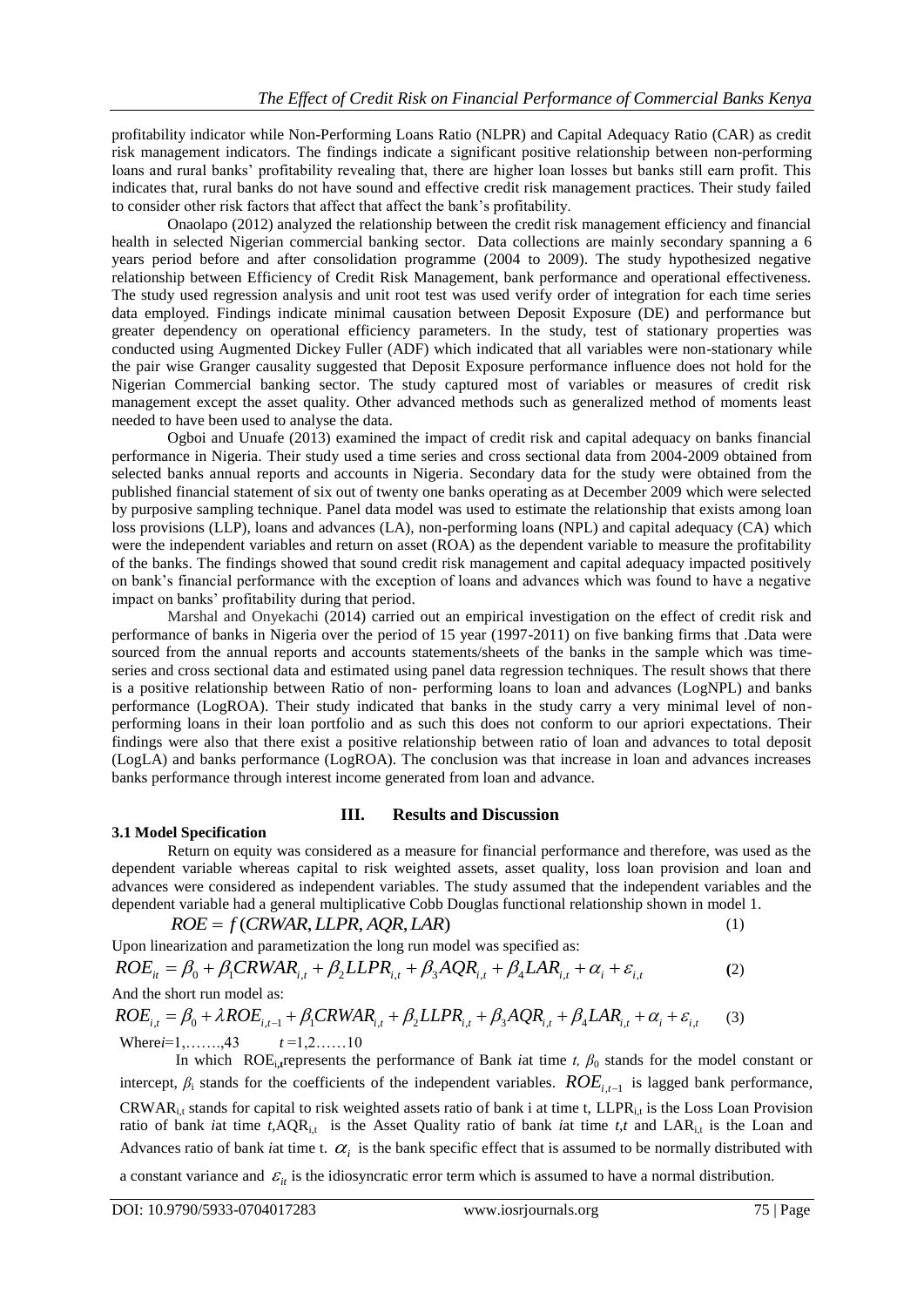#### **3.2 Summary Statistics of Data**

| <b>Table 3.1:</b> Summary Statistics for the Data Set |     |       |                           |          |       |  |  |
|-------------------------------------------------------|-----|-------|---------------------------|----------|-------|--|--|
| Variables                                             | N   | Mean  | <b>Standard Deviation</b> | Min      | Max   |  |  |
| <b>ROE</b>                                            | 416 | 0.178 | 0.170                     | $-0.909$ | 0.500 |  |  |
| <b>CRWAR</b>                                          | 415 | 0.242 | 0.143                     | 0.057    | 1.102 |  |  |
| <b>AOR</b>                                            | 396 | 0.166 | 0.305                     | 0.002    | 4.110 |  |  |
| <b>LLPR</b>                                           | 406 | 0.061 | 0.154                     | 0.001    | 2.669 |  |  |
| LAR.                                                  | 411 | 0.747 | 0.278                     | 0.205    | 3.102 |  |  |
|                                                       |     |       |                           |          |       |  |  |

Table 3.1 shows that the number of observations per each variable varied. This may be explained by the unbalanced nature of the panel data used in the analysis. Table 3.1 additionally shows that on average the overall mean return on equity, core capital to risk weighted asset ratio, asset quality and loan loss provision were 17.8, 24.2, 16.6 and 6.08 per cent respectively. Therefore, over the period the banks were positively profitable, adequately capitalized and experienced some relatively high levels of deterioration in asset quality during the study period.

T**able 3.2: Pair correlation between credit risk components and Return on Equity**

|              | <b>ROE</b> | <b>CRWAR</b> | <b>AQR</b> | <b>LLPR</b> | LAR |
|--------------|------------|--------------|------------|-------------|-----|
| <b>ROE</b>   |            |              |            |             |     |
| <b>CRWAR</b> | $-0.251$   |              |            |             |     |
|              | (0.000)    |              |            |             |     |
| AQR          | $-0.521$   | 0.163        |            |             |     |
|              | (0.000)    | (0.001)      |            |             |     |
| <b>LLPR</b>  | $-0.389$   | 0.246        | 0.846      |             |     |
|              | (0.000)    | (0.000)      | (0.000)    |             |     |
| LAR          | $-0.073$   | $-0.181$     | $-0.034$   | $-0.031$    |     |
|              | (0.159)    | (0.000)      | (0.499)    | (0.531)     |     |

**Key:** P-values in parenthesis

Table 3.2 shows that return on equity is significantly negatively correlated with all the components of credit risk except for loans and advances. This is at variance with the findings of Kolapo*et al*. (2012) who found positive relationship between profitability and loan and advances. Therefore, in the regression analysis it was expected that the coefficients of core capital to risk weighted assets, asset quality and loan loss provision will be negative. However, from correlation analysis the study could not tell whether or not the coefficient of loans and advances will be significant and the nature of signage of its coefficient.Additionally table 3.2 shows that the correlation between asset quality and loan loss provision ratio is positive and near perfect. To avoid endogeneity problems loan loss provision was dropped from the regression analysis.

#### **3.3Skewness, Kurtosis and Normality Test of One Way Error Component for panel Models**

The extension of the Bera-Jarque normality test by Galvao, Montes-Rojas, Sosa-Escudero and Wang (2013) made the normality test a standard test that can be performed prior to the estimation of the model or even after the estimation of the model. The normality test of each of the components in the error term is shown in table 3.3 for each model.

| <b>Skewness</b> |                        | <b>Kurtosis</b> |         | <b>Normality</b> |             |                  |         |
|-----------------|------------------------|-----------------|---------|------------------|-------------|------------------|---------|
| Model           | <b>Error Component</b> | Z Statistic     | P-Value | Z Statistic      | $P - Value$ | Chi Statistic    | P-Value |
|                 |                        | $-1.48$         | 0.139   | 2.31             | 0.0871      | ⇁<br>52<br>ر ر., | 0.0631  |
|                 |                        | $-3.37$         | 0.1243  | 2.91             | 0.1561      | 2.24             | 0.0732  |

**Table 3.3 :**Skewness Kurtosis and Normality of One way Error component for Panel Models

Table 3.3 shows the distribution of the one way error component in the linear panel model. The individual specific heterogeneity component is u while the rest of the error term is e. u varies with banks only while e varies across banks and time. To use the variance of the combined error term error term to test the significance of the coefficients in the estimates of the model requires that each component is normally distributed. Therefore, the skewness and kurtosis of the components should be symmetrical to that of the normal distribution.

Table 3.3 shows that the z statistic for the skewnessof all the components in model 1 have z statistics with corresponding p-values that are greater than 0.01. Thus the Z statistics are less than the tabulated at five per cent level of significance. Therefore, the null hypothesis of symmetrical skewness with normal distribution is not rejected for any component in all the models. Thus the components are neither negatively nor positively skewed compared to the normal distribution.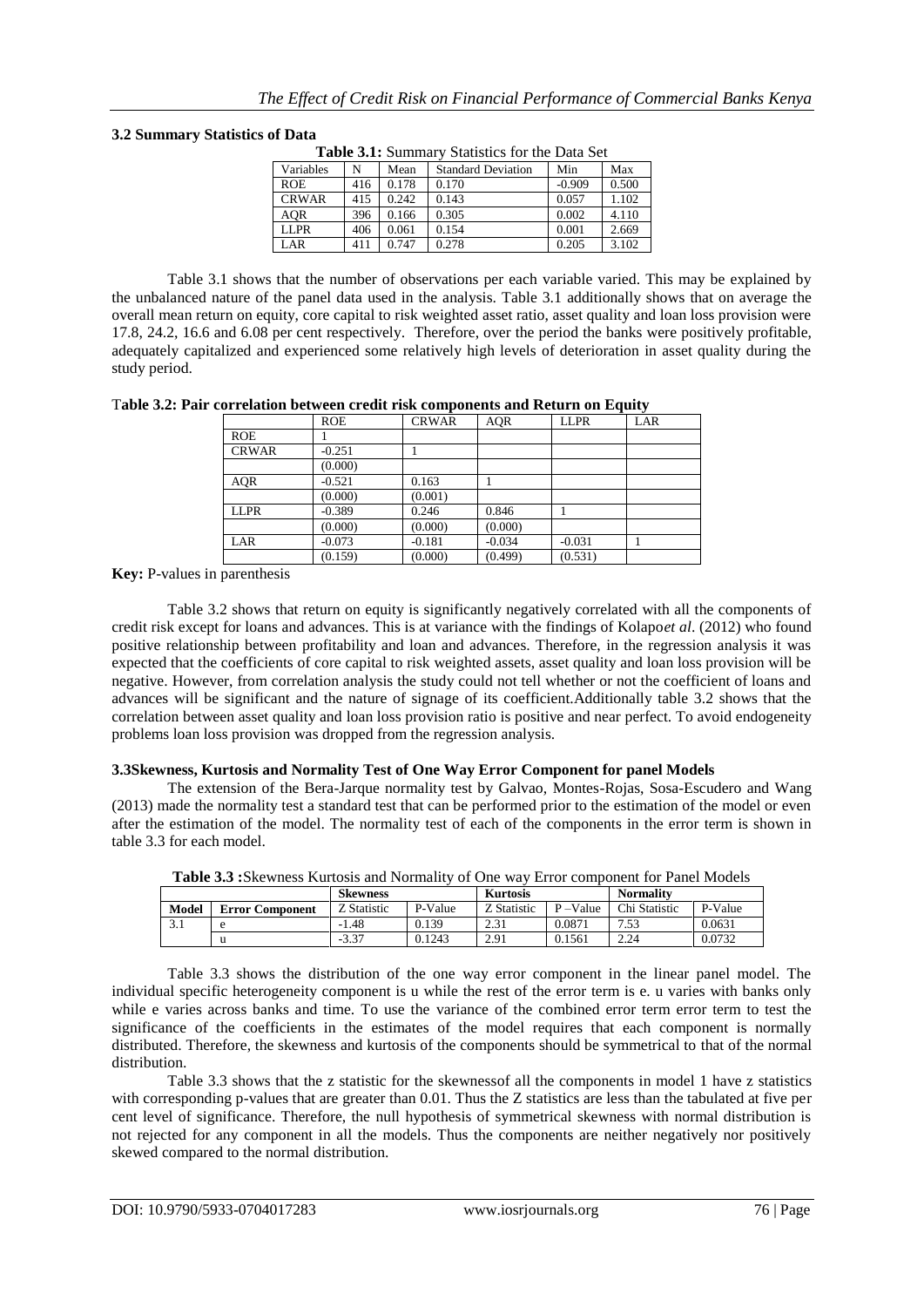Table 3.3 further shows that the z statistics for kurtosis of all the components of the error terms in all the models have p-values greater than 0.1. Therefore the z statistics are less than the tabulated statistics at five per cent level of significance. Thus the null hypothesis that each components kurtosis is symmetric to that of the normal distribution is not rejected at five per cent level of significance. Therefore the components of the error term are neither more nor less peaked than the normal distribution.

The overall normality test of each component of the error term in model 1 has chi statistics with corresponding p-value that are greater than 0.1. Therefore, the chi statistics are less than the critical values at five per cent level of significance. Thus the null hypothesis that each component is normally distributed is not rejected at five per cent level of significance for all the models. Therefore the error components are normally distributed for model 1.

### **3.4 Empirical findings**

The study presents the findings as follows; (1) each long run model is presented separately and its post-estimation diagnostics discussed to establish the reliability of the findings (2) the study discriminates between the long run models using Hausman test (3) the study presents the naïve OLS and fixed effects estimates of the short run specification to establish the range where the coefficient of lagged return on equity should lie in the Generalized Method of Moments (GMM) specification (4) the study estimates and presents the GMM specification while presenting the instruments used and discussing the post-estimation diagnostics of the GMM model. Finally (5) the study presents a comparative summary of all the models and tests the hypotheses both in the short and in the long run.

The first long run specification of model 1 was the fixed effects model whose findings are shown in table 3.4.

| Dependent variable                 | <b>ROE</b>     |             |
|------------------------------------|----------------|-------------|
| <b>Explanatory Variable</b>        |                | Coefficient |
| <b>CRWAR</b>                       |                | $-0.352***$ |
| <b>AQR</b>                         |                | $-0.194***$ |
| LAR                                |                | $-0.028$    |
| Constant                           |                | $-2.826***$ |
| <b>Post Estimation Diagnostics</b> |                |             |
| R square                           | Within         | 0.087       |
|                                    | <b>Between</b> | 0.4181      |
|                                    | Overall        | 0.2897      |
|                                    | Rho            | 0.589       |
| F test (3, 320)                    |                | $10.18***$  |
| chow test                          | F(41, 320)     | 9.47***     |
| <b>KEY</b>                         |                |             |
| $p$ -value < 0.01                  | ***            |             |
| P-value $< 0.05$                   | **             |             |
| $P$ -value $< 0.1$                 |                | *           |

**Table 3.4:** Fixed Effects Estimates for Model 1

Table 3.4 shows that the F statistic is 10.18 and is greater than the critical value at one per cent level of significance. Therefore, the variables which are the credit risk components are jointly significant in explaining the variations in return on equity. The interclass correlation (rho) is 58.9 per cent implying that 58.9 per cent of the variations in return in equity are due to differences across the banks. The within and between R-square is 8.7 per cent and 41.8 per cent respectively. Thus, 8.7 per cent of variations in the return on equity are due to differences within individual banks and 41.8 per cent of the variations are due to differences between the banks. The overall  $R^2$  is 28.9 percent, indicating that the variables considered in the model account for about 29 percent change in the dependent variables, while about 71 percent change may be as a result of other variables not addressed by this model.

The chow test statistic is 9.47 and is greater than the critical value at one per cent level of significance. Therefore, the null hypothesis that the fixed effects are equal to zero is rejected at one per cent level of significance. Thus the option of specifying the model as a pooled OLS model over the Fixed effects specification is rejected at one per cent level of significance. The second alternative specification of model 1 is the random effects model whose findings are shown in table 3.5.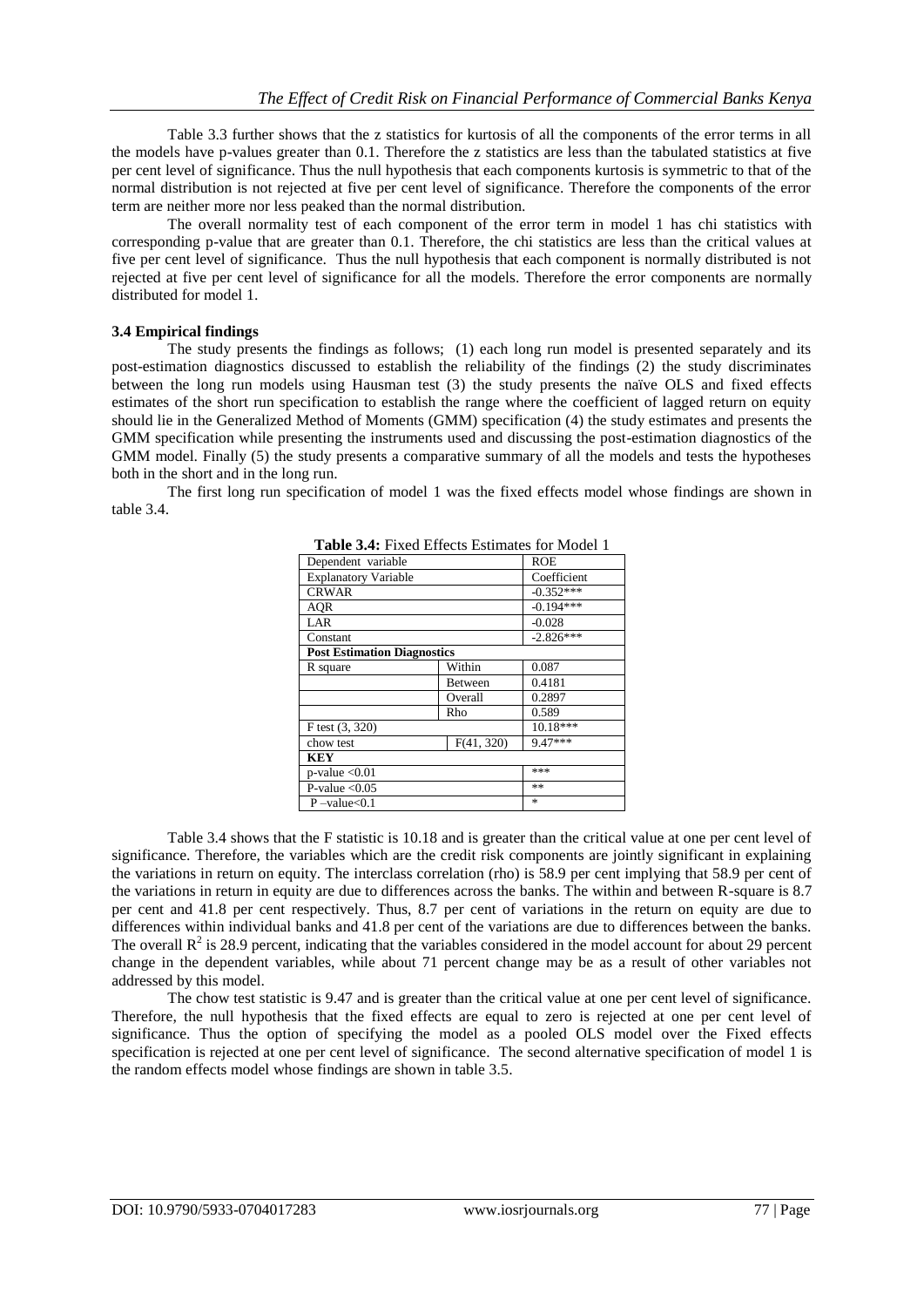| <b>Table 3.3.</b> MOUTE I Kanuoni Effects Estimates |            |             |  |  |  |  |
|-----------------------------------------------------|------------|-------------|--|--|--|--|
| Dependent variable                                  | <b>ROE</b> |             |  |  |  |  |
| <b>Explanatory Variable</b>                         |            |             |  |  |  |  |
| <b>CRWAR</b>                                        |            | $-0.381***$ |  |  |  |  |
| AOR                                                 |            | $-0.242***$ |  |  |  |  |
| LAR                                                 |            | $-0.043$    |  |  |  |  |
| Constant                                            |            | $-3.051***$ |  |  |  |  |
| <b>Post Estimation Diagnostics</b>                  |            |             |  |  |  |  |
| R square                                            | Within     | 0.086       |  |  |  |  |
|                                                     | Between    | 0.434       |  |  |  |  |
|                                                     | Overall    | 0.301       |  |  |  |  |
|                                                     | Rho        | 0.515       |  |  |  |  |
| Wald test (3, 365)                                  |            | 55.69***    |  |  |  |  |
| Lm test                                             | Chibar2    | 252.02***   |  |  |  |  |
| KEY                                                 |            |             |  |  |  |  |
| $p$ -value $< 0.01$                                 | ***        |             |  |  |  |  |
| P-value $< 0.05$                                    | **         |             |  |  |  |  |
| $P$ -value $< 0.1$                                  |            | 冰           |  |  |  |  |

| <b>Table 3.5:</b> Model 1 Random Effects Estimates |  |  |
|----------------------------------------------------|--|--|
|----------------------------------------------------|--|--|

Table 3.5 shows that the Wald statistic is 55.69 and is greater than the critical value at one per cent level of significance. Therefore, the variables (credit risk components) are jointly significant in explaining the variations in return on equity in the random effects specification.

The interclass correlation (rho) is 55.7 per cent implying that 55.7 per cent of the variations in return in equity are due to differences across the banks as per the random effects model. The coefficient of determinations, R-square shows the within and between values of 8.6 per cent and 43.4 per cent respectively. Thus, 8.6 per cent of variations in the return on equity are due to differences within individual banks and 43.4 per cent of the variations are due to differences between the banks.

The LM test statistic is 252.02 and is greater than the critical value at one per cent level of significance. Therefore, the null hypothesis that the cross sections are not heterogeneous is rejected at one per cent level of significance. Thus the random effects specification is preferred over pooled OLS.

A comparison of the post estimation diagnostics between the Fixed and random effects specification reveals that the conclusions are comparable. For instance when POLS specification is compared with the estimated models it's rejected in both instances. In addition the overall explanatory powers of the specifications are not significantly different; the fixed effect specification explains an overall explanation 29 per cent while the random effects model has an overall explanation of 30 per cent. However, the consistency in post estimation diagnostics does not eliminate the need to discriminate between the models. The Hausman test statistics to discriminate between the specifications are shown in table 3.6.

| <b>Table 3.6:</b> Model 1 Hausman Test |       |  |  |  |
|----------------------------------------|-------|--|--|--|
| Test statistic Chi(3) P-value          |       |  |  |  |
| 12.99                                  | 0.005 |  |  |  |

Table 3.6 shows that the test statistics have a chi statistic of 12.99 with three degrees of freedom and a corresponding p value of 0.005. Therefore, the null hypothesis that the regressors and individual heterogeneity are strictly exogenous is rejected at one per cent level of significance. Thus the FE specification is preferred over RE specification. Therefore, for the long run specification the fixed effects model should be interpreted.

To establish the bound where the coefficient of lagged profits would lie the naïve OLS was estimated. The OLS estimates over state the coefficient of lagged profits by attributing to it some explanatory power of the error term. Thus the OLS estimate provides the upper bound of the coeffient. The OLS estimates are shown in table 3.7.

| Dependent variable                 | <b>ROE</b>  |
|------------------------------------|-------------|
| <b>Explanatory Variable</b>        | Coefficient |
| $ROE_{t-1}$                        | $0.604***$  |
| <b>CRWAR</b>                       | $-0.199***$ |
| <b>AQR</b>                         | $-0.137***$ |
| LAR                                | $-0.091**$  |
| Constant                           | $-1.344***$ |
| <b>Post Estimation Diagnostics</b> |             |
| R square                           | 0.628       |
| $F$ statistic $(4, 314)$           | 132.31***   |
| <b>KEY</b>                         |             |
| $p$ -value < 0.01                  | ***         |
| P-value $< 0.05$                   | **          |
| $P$ -value<0.1                     | *           |
|                                    |             |

**Table 3.7:** OLS Estimates for credit risk components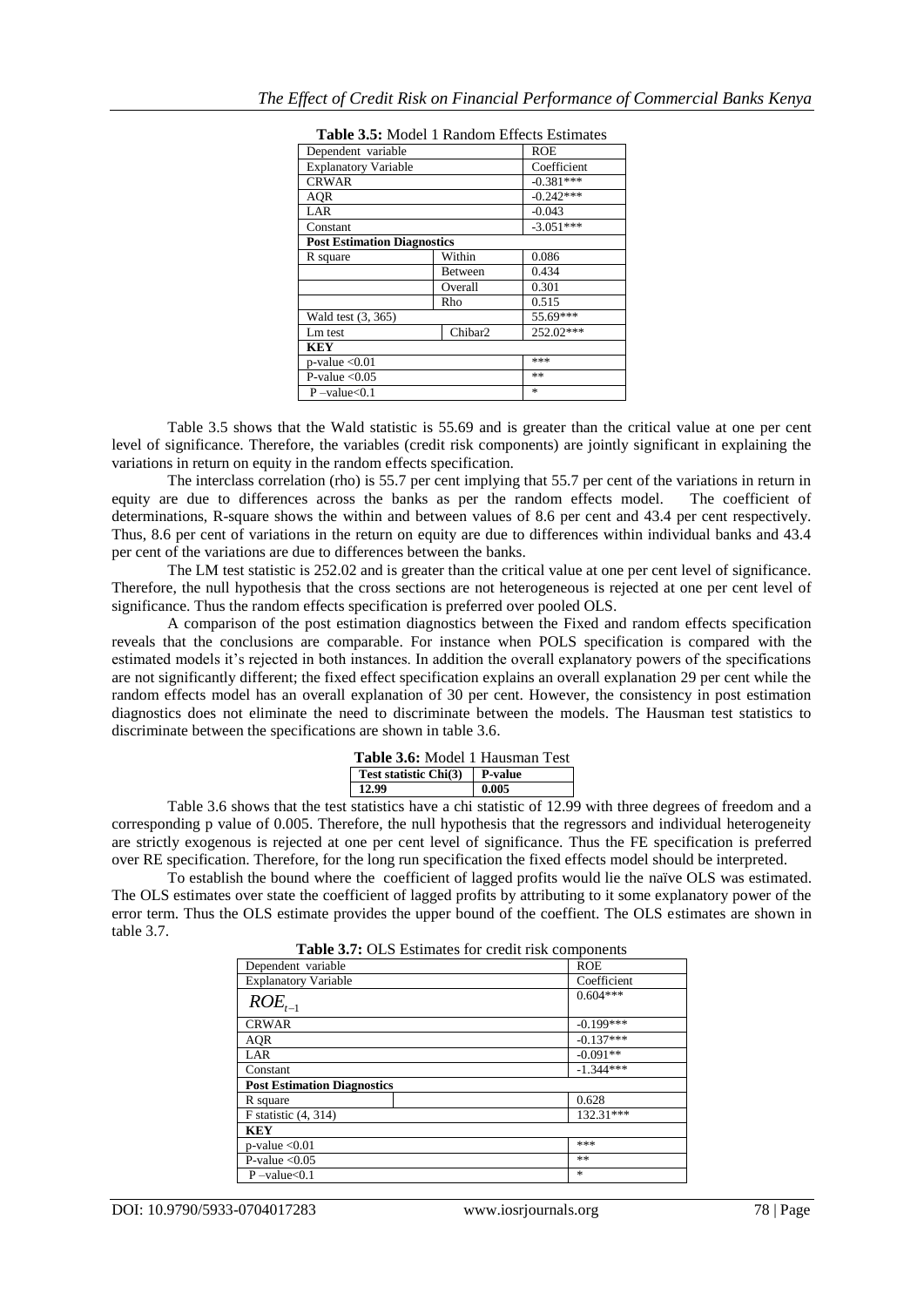Table 3.7 shows that the coefficient of lagged return on equity is 0.604. Therefore, the upper bound for the coefficient of lagged return on equity in the GMM specification of the short run model should be 0.604. To get the lower bound the fixed effect estimates of the short run specification are used. Fixed effect estimation understates the coefficient by denying the lagged dependent variable some of its explanatory power, thus providing the lower bound. The fixed effect estimates of the short run specification are shown in table 3.8.

| Dependent variable                 | <b>ROE</b>  |
|------------------------------------|-------------|
| <b>Explanatory Variable</b>        | Coefficient |
| $ROE_{t-1}$                        | $0.247***$  |
| <b>CRWAR</b>                       | $-0.257**$  |
| AOR                                | $-0.148***$ |
| LAR                                | $-0.039$    |
| Constant                           | $-2.075***$ |
| <b>Post Estimation Diagnostics</b> |             |
| R square                           | 0.164       |
| $F$ statistic $(4, 314)$           | $13.34***$  |
| <b>KEY</b>                         |             |
| $p$ -value $< 0.01$                | ***         |
| P-value $< 0.05$                   | **          |
| $P-value<0.1$                      | $\ast$      |

|  |  |  |  |  |  |  | <b>Table 3.8:</b> Fixed Effects Estimates for credit risk components |
|--|--|--|--|--|--|--|----------------------------------------------------------------------|
|--|--|--|--|--|--|--|----------------------------------------------------------------------|

Table 3.8 shows the fixed effects estimates of the short run specification of model 1. The coefficient of lagged return on equity is 0.247. Thus the lower bound of lagged return on equity in the GMM specification should be 0.247. Specifically if the estimate is  $\lambda$ , it should lie in the interval  $0.247 \le \lambda \le 0.604$ .

Roodman (2006) states that when the data feature a large numbers of countries (N) relative to the time period (T), the GMM-difference estimator proposed by Arellano and Bond (1991) and the GMM-system estimator by Arellano and Bover (1995) and Blundell and Bond (1998) work well. These two estimators are typically used to analyse micro panel datasets (Eberhardt, 2012). To obtain consistent estimates of the short run spefication one step system GMM is used. The estimates are shown in table 3.9.

| <b>Table 3.9:</b> One Step System GMIM Estimates |             |  |  |  |  |
|--------------------------------------------------|-------------|--|--|--|--|
| Dependent variable                               | <b>ROE</b>  |  |  |  |  |
| <b>Explanatory Variable</b>                      | Coefficient |  |  |  |  |
| $ROE_{t-1}$                                      | $0.579***$  |  |  |  |  |
| <b>CRWAR</b>                                     | $-0.146$    |  |  |  |  |
| AOR                                              | $-0.086*$   |  |  |  |  |
| LAR                                              | $-0.168***$ |  |  |  |  |
| Constant                                         | $-1.187***$ |  |  |  |  |
| <b>Post Estimation Diagnostics</b>               |             |  |  |  |  |
| Hansen J test                                    | 40.5        |  |  |  |  |
| AR(1)                                            | $-3.62***$  |  |  |  |  |
| AR(2)                                            | $-0.92$     |  |  |  |  |
| KEY                                              |             |  |  |  |  |
| $p$ -value $< 0.01$                              | ***         |  |  |  |  |
| P-value $< 0.05$                                 | **          |  |  |  |  |
| $P$ -value $< 0.1$                               | $\ast$      |  |  |  |  |

**Table 3.9:** One Step System GMM Estimates

Table 3.9 shows the one step system GMM estimates for the short run specification of model 1. The table shows that the coefficient of the lagged return on equity is 0.579. The coefficient, therefore, lies in the acceptable range of  $0.247 \le \lambda \le 0.604$  etablished by the naïve OLS estimates and fixed effects estimates of the short run model 1. This points to consistency of estimates.

Table 3.9 further shows that the Hansen J statistic is 40.5 with a corresponding p-value greater than 0.1. Therefore, the null hypothesis of the validity of the overidentifying restrictions for the instruments is not rejected at one per cent level of significance. Therefore, the instruments employed by the model are appropriate and lead to precise consistent estimates.

In addition table 3.9 shows that the test of autocorrelation in the error terms. The AR(1) , first order autocorrelation, test statistic is -3.62 and is greater than the critical value at one per cent level of significance. Therefore the null hypothesis that disturbance term (error terrm) has no first order serial correlation is rejected at one per cent level of significance. This is expected because of the dynamic specification of model 1 and therefore, points to correct specification. The test statistic for second order serial correlation in the error term is - 0.92 with a coreresponding p-value that is greater than 0.1. Therefore, at one per cent level of significance the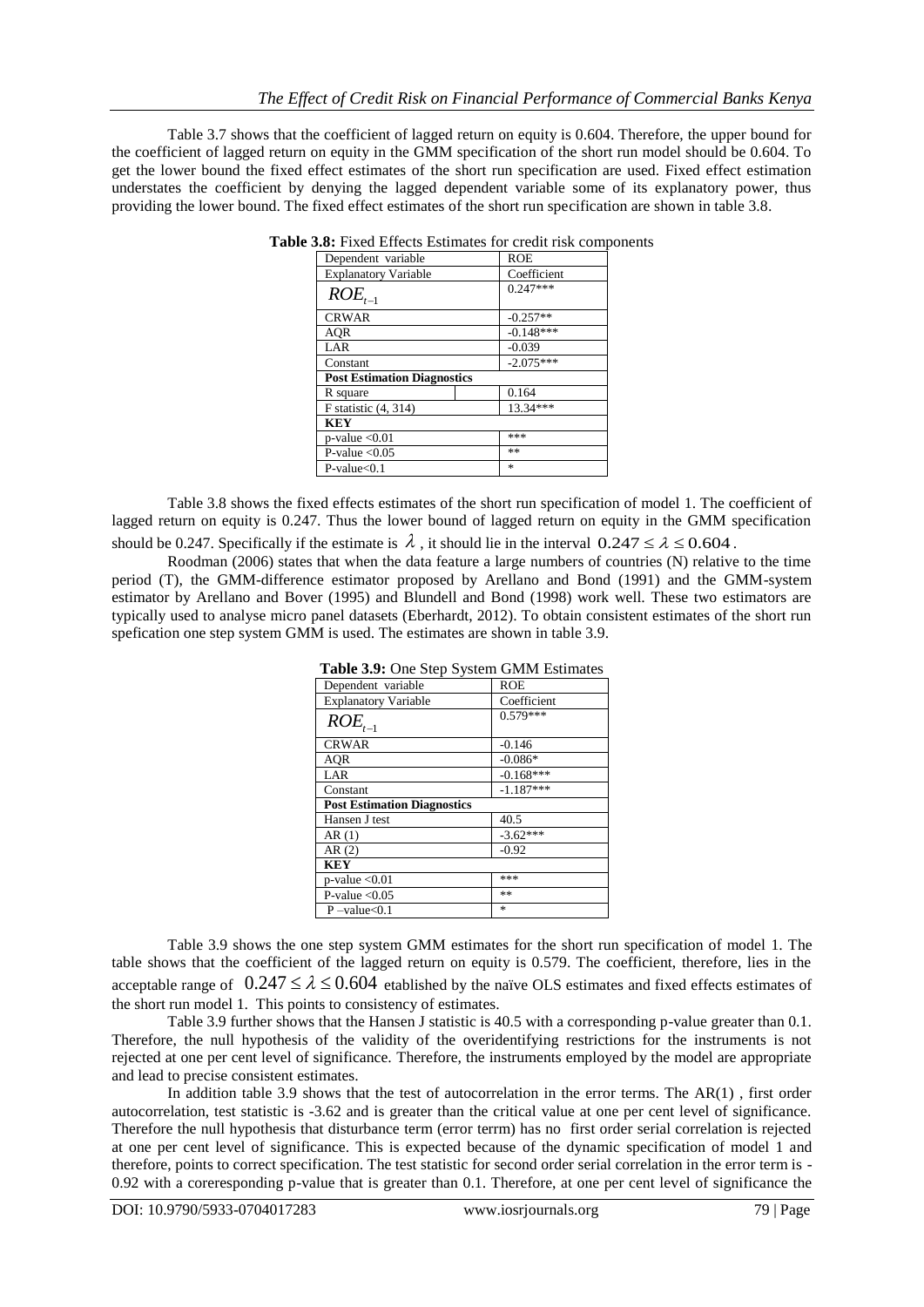null hypothesis that there is no second order serial correlation in the disturbance term is not rejected at one per cent level of significance. This permits the use of insturments from the second lag and differences further supporting the argument of correct short run specification of model 1 using the one step GMM estimates.

To Summarize the findings necessary to test the first hypothesis in the short run and in the long run. The findings in table 3.4 through 3.9 are summarized in table 3.10.

|                     | <b>Long Run Model</b>          |                       |                                        | <b>Short Run Model</b> |                      |             |  |
|---------------------|--------------------------------|-----------------------|----------------------------------------|------------------------|----------------------|-------------|--|
| <b>Variables</b>    | <b>Fixed Effects</b>           | <b>Random Effects</b> |                                        | <b>OLS</b>             | <b>Fixed Effects</b> | <b>GMM</b>  |  |
|                     |                                |                       |                                        | $0.604***$             | $0.247***$           | $0.579***$  |  |
| $ROE_{t-1}$         |                                |                       |                                        | (0.0384)               | (0.0501)             | (0.0661)    |  |
| <b>CRWAR</b>        | $-0.353***$                    | $-0.381***$           |                                        | $-0.199***$            | $-0.257**$           | $-0.146$    |  |
|                     | (0.107)                        | (0.0964)              |                                        | (0.0618)               | (0.110)              | (0.0986)    |  |
| <b>AQR</b>          | $-0.194***$                    | $-0.242***$           |                                        | $-0.137***$            | $-0.148***$          | $-0.0859*$  |  |
|                     | (0.0413)                       | (0.0374)              |                                        | (0.0291)               | (0.0421)             | (0.0436)    |  |
| LAR                 | $-0.0281$                      | -0.0489               |                                        | $-0.0907**$            | $-0.0386$            | $-0.168***$ |  |
|                     | (0.0426)                       | (0.0422)              |                                        | (0.0367)               | (0.0376)             | (0.0560)    |  |
| Constant            | $-3.051***$<br>$-2.826***$     |                       |                                        | $-1.344***$            | $-2.075***$          | $-1.187***$ |  |
|                     | (0.209)                        | (0.200)               |                                        | (0.167)                | (0.247)              | (0.285)     |  |
| <b>Observations</b> | 365                            | 365                   |                                        | 319                    | 319                  | 318         |  |
| R-squared           | 0.2897                         |                       |                                        | 0.628                  | 0.164                |             |  |
| Hausman Chi (3)     | 12.99***                       |                       |                                        |                        |                      |             |  |
| Wald statistic      |                                |                       | 55.69***                               |                        |                      |             |  |
| <b>F</b> statistic  | $10.18***$                     |                       |                                        | 132.31***              | $13.34***$           | 44.01***    |  |
| KEY:                | Standard errors in parentheses |                       |                                        |                        |                      |             |  |
|                     |                                |                       | *** $p<0.01$ , ** $p<0.05$ , * $p<0.1$ |                        |                      |             |  |

**Table 3.10:** Effects of Credit Risk on Financial Performance of Commercial Banks in Kenya

Table 3.10 shows that the signage of the coefficients is comparable be it in the short run or in the long run. The magnitude of the coefficients is comparable for the long run model but significantly differs in the short run specification as expected. Based on the post estimation diagnostics and theory, only the fixed effects model and the GMM specification results should be interpreted in the long run and short run respectively.

Table 3.10 shows that in the long run the coefficient of capital to risk weighted assets is -0.353 with a p-value less than 0.01. Thus, the coefficient is significantly different from zero at one per cent level of significance. Therefore, the null hypothesis that core capital to risk weighted assets has a significant negative effect on financial performance of commercial banks in Kenya is not rejected at one per cent level of significance. The magnitude of the coefficient is 0.353. Since the dependent variable, ROE, as well as core capital to risk weighted assets ratio enter equation 1 in log form, a one per cent increase in the risk weighted assets ratio reduces return on equity by 35.3 percentage points in the long run holding other factors constant.

Since capital to risk weighted assets ratio explains strength of the bank, it improves the solvency of the bank and capacity to absorb the loan loss when CRWAR is high. The ratio is expected to increase when the banks increase the capital and reduce when the banks increase the risk weighted assets. According to the study the former will reduce the return on equity as a result of holding excess capital. The latter will reduce the ratio as risk weighted assets comprise of the high loans that may result to increase in profitability of the commercial banks.

In the short run the coefficient of core capital to risk weighted assets is -0.146 with a p-value greater than 0.1. Therefore, the coefficient is not significant at either 10, five or one per cent. Thus in the short run the null hypothesis that core capital to risk weighted assets has a significant negative effect on financial performance of commercial banks in Kenya is rejected at one per cent level of significance. Thus in the short run growth in core capital to risk weighted assets does not influence financial performance of commercial banks.

Table 4.19 further shows that in the long run the coefficient of asset quality is -0.194 with a p value less than 0.01. Thus, the coefficient is significantly different from zero at one per cent level of significance. Therefore, the null hypothesis that asset quality has a significant negative effect on financial performance of commercial banks in Kenya is not rejected at one per cent level of significance. The magnitude of the coefficient is 0.194. Since the dependent variable, ROE, as well as asset quality enter equation 1 in log form, one per cent deterioration in asset quality reduces return on equity by 19.4 percentage points in the long run holding other factors constant.

In the short run the coefficient of asset quality is -0.0859 with a p-value less than 0.1. Therefore, the coefficient is significant at 10 per cent. Thus in the short run the null hypothesis that asset quality has a significant negative effect on financial performance of commercial banks in Kenya is not rejected at 10 per cent level of significance. The magnitude of the coefficient is 0.0859. Thus in the short run deterioration in asset quality by one per cent causes a decline in return in equity of 8.6 percentage points holding other factors constant. These results indicate a significant negative relationship between non-performing loans to total loans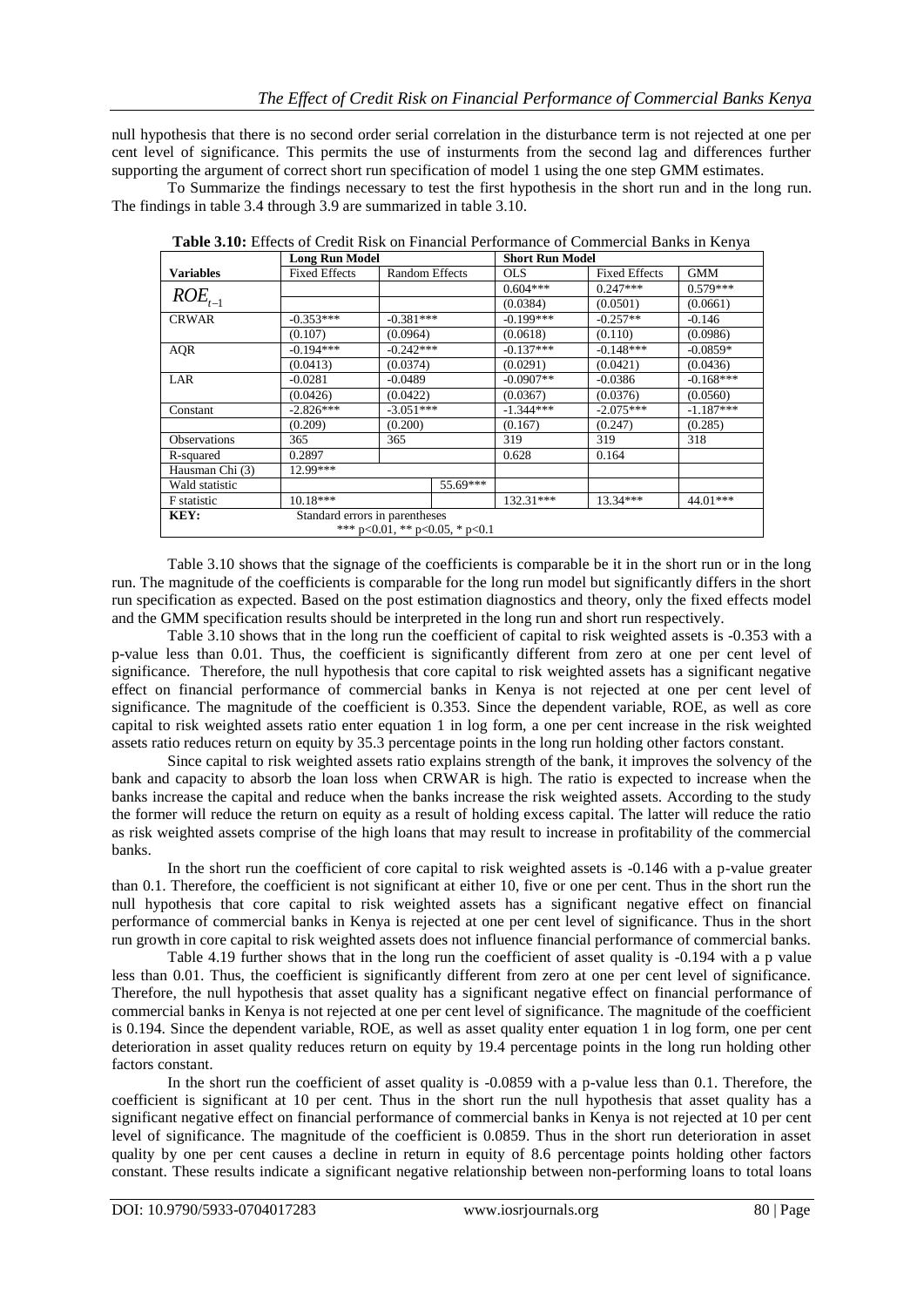and commercial banks' profitability revealing that, there are higher loan losses which causes declines in banks' profit.

These results are expected as banks take deposits and use the same to advance loans and the costs associated with these loans such as insurance costs reduces the profitability margins of the bank. Increase in the portfolio at risk may be caused by increase in loan books and hence an upward increase in insurance costs. Return on equity (ROE) is the reward to the shareholders for the funds they have invested with the banks after other financiers and costs, including liabilities such as taxes have been paid. Therefore increased portfolio at risk will reduce the revenue aspect and increase the cost associated as indicated by the analysis of non-performing loans. The correlation between non-performing loans and return on equity cannot be ignored.

An increase in the doubtful assets, which does not accumulate income, obliges financial entities to assign a significant portion of its gross margin to provisions in order to cover expected credit losses, consequently profitability is expected to affected. The results also concur with findings of Kargi (2011) that banks' profitability is inversely influenced by the levels of non-performing loans and deposits thereby exposing them to great risk of illiquidity and distress. The results are also consistent with Kolapo*et al.* (2012), Ruziqa (2013), Claudine and Felix (2008) findings that return on equity (ROE) measuring profitability was inversely related to the ratio of non-performing loan to total loan of financial institutions thereby leading to a decline in profitability. This indicates that, Kenyan commercial banks are required to improve on sound and effective management practices on default.

With respect to loan and advances table 4.19 shows that in the long run the coefficient of loans and advances is -0.0281 with a p-value greater than 0.1. Therefore, the coefficient is neither significant at 10, five nor one per cent. Thus in the long run, the null hypothesis that loans and advances have a significant negative effect on financial performance of commercial banks in Kenya is rejected at one per cent level of significance. Therefore, other things being equal in the long run changes in loans and advances do not influence financial performance of commercial banks in Kenya.

In the short run the coefficient of loans and advances is -0.168 with a p-value less than 0.01. Therefore, the coefficient is significant at either one per cent. Thus in the short run the null hypothesis that loans and advances have a significant negative effect on financial performance of commercial banks in Kenya is not rejected at one per cent level of significance. The magnitude of the coefficient is 0.168. Thus in the short run a one per cent increase in loans and advances causes a decline in return on equity of 16.8 percentage points holding other factors constant.

The above results are expected because loans and advances are risky assets and their large share in bank's assets means a growth of the bank's exposure to risks. Thus, a high value of this indicator could also mean a possible weakening of the bank's assets quality with a negative effect upon profitability which is proxied by ROE. The effect of loan loss reserve to gross loan on profitability is negative as earlier literature by Kolapo *et al*. (2012) and Sufian (2009) which indicated that profitability will be reduced as banks use more profit as buffer against their loan loss. Inorder to reduce loan loss so as to reduce reserve ratio and increase the profitability, prudential credit management is required.

To jointly test whether the components of credit risk negatively influence the financial performance of commercial banks in Kenya F test was used. The test has a null hypothesis that all the coefficients of the components of credit risk are jointly equal to zero. Table 3.10 shows that in the long run the F statistic is 10.18 and is greater than the critical value at one per cent level of significance. Therefore, in the long run null hypothesis one that credit risk has a significant negative effect on the financial performance of commercial banks in Kenya is not rejected at one per cent level of significance.

In the short run the F statistic is 44.01 and is greater than the critical value at one per cent level of significance. Thus in the short run null hypothesis one that credit risk has a significant negative effect on the financial performance of commercial banks in Kenya is not rejected at one per cent level of significance. Thus credit risk influences financial performance of commercial banks in Kenya both in the short run and in the long run.

The results of this study are in line with the study's prior expectation, credit risk is negatively and significantly related to bank performance. This implies that bank increased exposure to credit risk reduces profits. This may result by the fact that health of a bank's loan portfolio may be reflected by changes in credit risk and affect the performance of the institution as indicated by Cooper *et al.* (2003).

The findings of this study concur with studies by (Afriyie*et al*. 2011; Hosna*et al*., 2009; Ogboi and Unuafe, 2013; Marshal and Onyekachi, 2014) explained that there exist a significant negative association between credit risk components and financial performance. The study by Kithinji (2010) gives evidence that profits of commercial banks are not influenced by the amount of credits or loans. The results may be explained since an asset or loan become irrecoverable, in case of outright default or the risk of delay in servicing of loans and advances. Thus, when this occurs or becomes persistent, the performance, profitability, or net interest income of banks is affected.Duca and McLaughlin (1990) conclude that variations in bank profitability are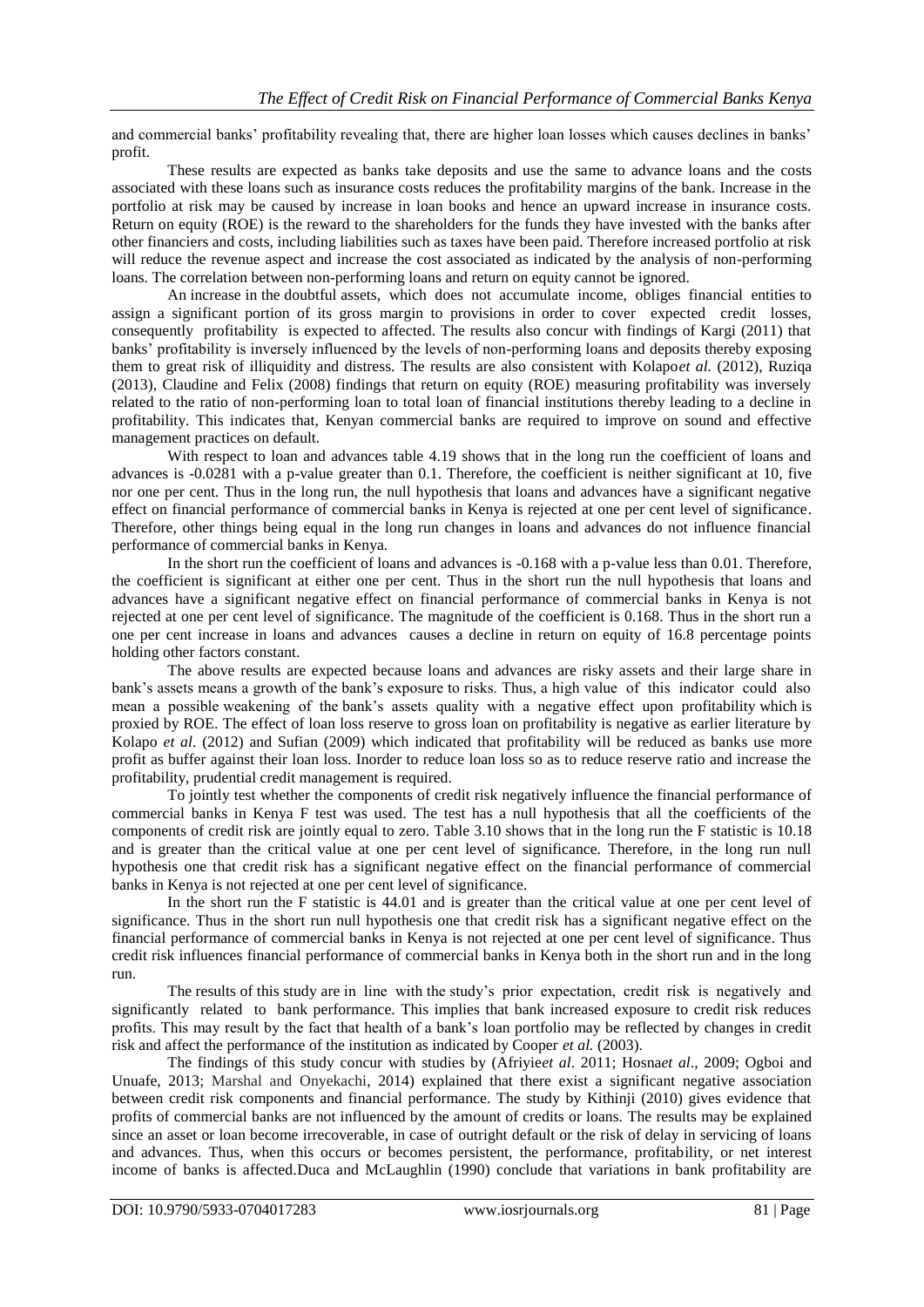largely attributable to variations in credit risk, since increased exposure to credit risk is normally associated with decreased firm profitability. These triggers a discussion concerning commercial banks that are exposed to highrisk loans tend to have higher the accumulation of unpaid loans and the lower the profitability. From the study a conclusion can be made that not the volume of loans but the quality of loans made.

#### **IV. Summary, Conclusion and Recommendations**

The objective sought to determine the effect of credit risk on profitability of commercial banks. All other factors held constant only 28.97% of the variation in profitability can be explained by change in credit risk. The findings revealed that bank credit risk has a significant negative effect on the financial performance of commercial banks in Kenya both in the short run and in the long run. This implies that bank increased exposure to credit risk reduces profits. This may result by the fact that health of a bank's loan portfolio may be reflected by changes in credit risk and affect the financial performance of the commercial banks.This indicates that poor asset quality or high non-performing loans to total asset related to poor bank performance. Thus, it is possible to conclude that banks with high asset quality and low non-performing loan are more profitable than the others. The capital may also be reduced by increase of loan loss provision which affects the profitability.

From above findings, it is recommended that management of Kenyan commercial banks should enhance their capacity in credit analysis, appraisals and loan administration. Clear credit policies and lending guidelines should be established. Management also is required to make sure that the terms and conditions are adhered to in loans approval.The study noted that credit risk though significantly affect the financial performance may not be the major factor that affect determinants of Kenyan banks profitability. Further research needs to be carried on other bank risks and factors.

#### **References**

- [1]. Basel Committee on Bank Supervision, BCBS (2001). Overview of the new baselcapital accord. Technical report, Basel Committee on Bank Supervision, CH-4002Basel, Switzerland. Consultative Document.
- [2]. Coyle, B. (2000). *Framework for Credit Risk Management, London:* Chartered Institute of Bankers,
- [3]. Kargi, H. S. (2011). Credit Risk and the Performance of Nigerian Banks. *Ahmadu Bello University, Zaria*.
- [4]. Mudge, D. (2000). The Urge to Merge. *Risk Magazine*, 64.
- [5]. Brown F and Manassee P (2002), "The Information Content of the Term Structure of Interest Rates: Theory and Evidence"; Monetary and Fiscal Policy Division
- [6]. Demirguc-Kunt, A. and Huzinga, H. (1999). Determinants of Commercial Bank Interest Margins and Profitability: Some International Evidence, *The World Bank Economic Review, 13*(2), 379-40
- [7]. Afriyie, H. O., &Akotey, J. O. (2012). Credit risk management and profitability of selected rural banks in Ghana. *Ghana: Catholic University College of Ghana*.
- [8]. [8] Kithinji, A. M. (2010). Credit risk management and profitability of commercial banks in Kenya. *School of Business, University of Nairobi, Nairobi*.
- [9]. Rose, P.S. (2002). *Commercial Bank Management..* (5th ed.), USA:.McGraw-Hill/Irwin
- [10]. Baldwin, C. Y., & Mason, S. P. (1983). The resolution of claims in financial distress the case of Massey Ferguson. *The Journal of Finance*, *38*(2), 505-516.
- [11]. Beck, T., Demirgüç-Kunt, A., & Levine, R. (2009). Financial institutions and markets across countries and over time-data and analysis. *World Bank Policy Research Working Paper Series, Vol*.
- [12]. Whitaker, R. B. (1999). The early stages of financial distress. *Journal of Economics and Finance*, *23*(2), 123-132.
- [13]. Wruck, K. H. (1990). Financial distress, reorganization, and organizational efficiency. *Journal of financial economics*, *27*(2), 419- 444.
- [14]. Boritz,J.E. (1991). *The Going concern assumptions. Accounting and Auditing complications:* Toronto: Canadian Institute of Chartered Accountants.
- [15]. Giesecke, K. (2004). Credit risk modeling and valuation: An introduction.*Available at SSRN 479323*.
- [16]. Chen, K. and Pan, C. (2012). An Empirical Study of Credit Risk Efficiency of Banking Industry in Taiwan, *Web Journal of Chinese Management Review, 15*(1), 1-16. 9.
- [17]. Hosna, A., Manzura, B., &Juanjuan, S. (2009). Credit risk management and profitability in commercial banks in Sweden. *rapport nr.: Master Degree Project 2009: 36*.
- [18]. Achou, T. F., &Tenguh, N. C. (2008). Bank performance and credit risk management. *Master Degree Project, Finance Universitu of Skodve School of Technology and Society*.
- [19]. Kolapo, T. F., Ayeni, R. K., &Oke, M. O. (2012). Credit risk and commercial banks' performance in Nigeria: a panel model approach. *Australian Journal of Business and Management Research*,*2*(2), 31.
- [20]. Musyoki D, &Kadubo A. S (2011). The impact of credit risk management on the financial Performance of Banks in Kenya for the Period 2000–2006. *International Journal of Business and Public Management* 2(2), 72-80.
- [21]. Poudel, R. P. S. (2012). The impact of credit risk management on financial performance of commercial banks in Nepal. *International Journal of arts and commerce*, *1*(5), 9-15.
- [22]. Onaolapo, A. R. (2012). Analysis Of Credit Risk Management Efficiency In Nigeria Commercial Banking Sector,(2004-2009). *Far East Journal of Marketing and Management*, *2*(4), 39-52.
- [23]. Ogboi, C., &Unuafe, O. K. (2013). Impact of credit risk management and capital adequacy on the financial performance of commercial banks in Nigeria. *Journal of Emerging Issues in Economics, Finance and Banking*,*2*(3), 703-717.
- [24]. Marshal, I., &Onyekachi, O. (2014). Credit Risk and Performance of Selected Deposit Money Banks in Nigeria: An Empirical Investigation.*European Journal of Humanities and Social Sciences Vol*, *31*(1).
- [25]. Galvao, A. F., Montes-Rojas, G., Sosa-Escudero, W., & Wang, L. (2013). Tests for skewness and kurtosis in the one-way error component model. *Journal of Multivariate Analysis*, *122*, 35-52.